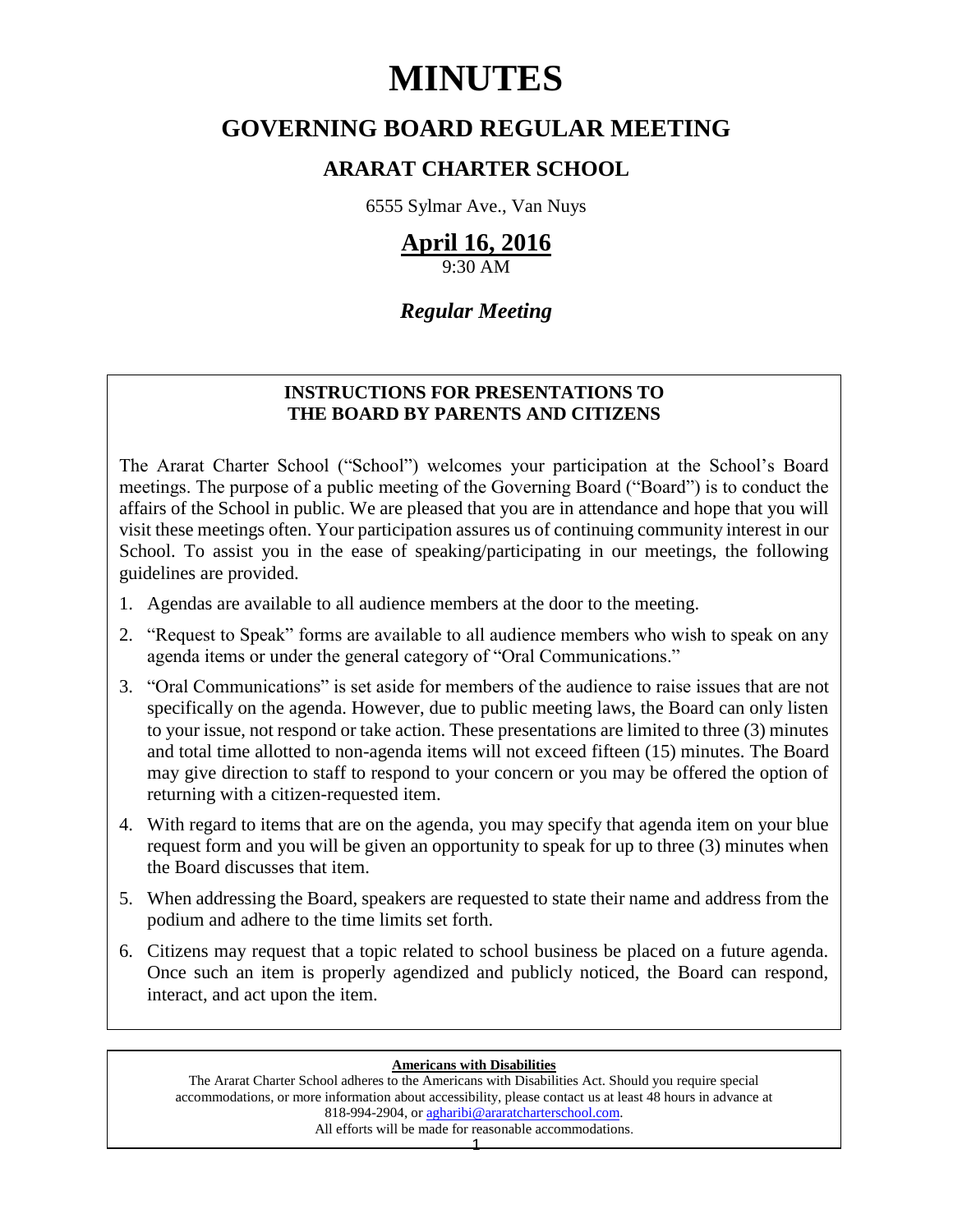#### **I. OPEN SESSION**

**A. CALL TO ORDER:** the meeting was called to order at 9:40 AM and recessed to closed session at 9:45 to confer with legal counsel regarding pending litigation.

Meeting was reconvened form closed to open session at 10:10 by Board Chairperson, Dr. Berjouhi Koukeyan. It was reported that no action was taken in closed session.

#### **B. ROLL CALL**

|                      | Present | Absent |
|----------------------|---------|--------|
| Shakeh Avakian       |         |        |
| Marlena Gonzalez     |         |        |
| Lorena Gonzalez      |         |        |
| John Henderson       |         |        |
| Sylva Karayan        |         |        |
| Berjouhi Koukeyan    |         |        |
| Hermine Mahseredjian |         |        |
| Mayra Perez          |         |        |

#### **C. APPROVAL OF MINUTES OF BOARD MEETING OF MARCH 19, 2016**

Moved by: Dr. Karayan Seconded by: Mrs. Avakian Vote: Approved Unanimously

#### **II. COMMUNICATIONS**

#### **A. ORAL COMMUNICATIONS:**

*Non-agenda items: no individual presentation shall be for more than three (3) minutes and the total time for this purpose shall not exceed fifteen (15) minutes. Ordinarily, Board members will not respond to presentations and no action can be taken. However, the Board may give direction to staff following a presentation.*

Vivien Tazlakian – Community member - here to observe how board meetings are conducted.

#### **B. FOR INFORMATION: CHAIRPERSON'S REPORT**. (Attachment)

- **1. Update Regarding the Leasing/Purchasing and Financing of a Facility:** RED Hook has identified another site for a possible location for the school at 18050 Vanowen St., in Reseda, in a nice residential area. It will have to be completely torn down to build a new facility. It has room for staff parking and playground. Red Hook recommended that the board explore the possibility of requesting Material Change in the maximum enrollment the school. This is a major factor in determining the size of the facility to be acquired. LAUSD Regulations state that if a school is increasing its enrollment by 20% or 100 students, whichever is less, and the school is using its own facility, then a material revision is not required for this increase. Increases beyond this guideline, will require Material Revisions. At the March Board meeting, the board had a positive reaction with respect to the location of the site and requested that Red Hook proceed to the next step. Red Hook has placed a bid on the property and has received a counter offer. Red Hook would like to arrange for a sight visit by the board and decide how to proceed. More information will follow.
- **2. Update on the Diversity plan:** with respect to diversity with certificated Faculty, the five year plan calls for a 3% annual increase for PHBAO to achieve 66%-34% ratio within five years. The 2015-16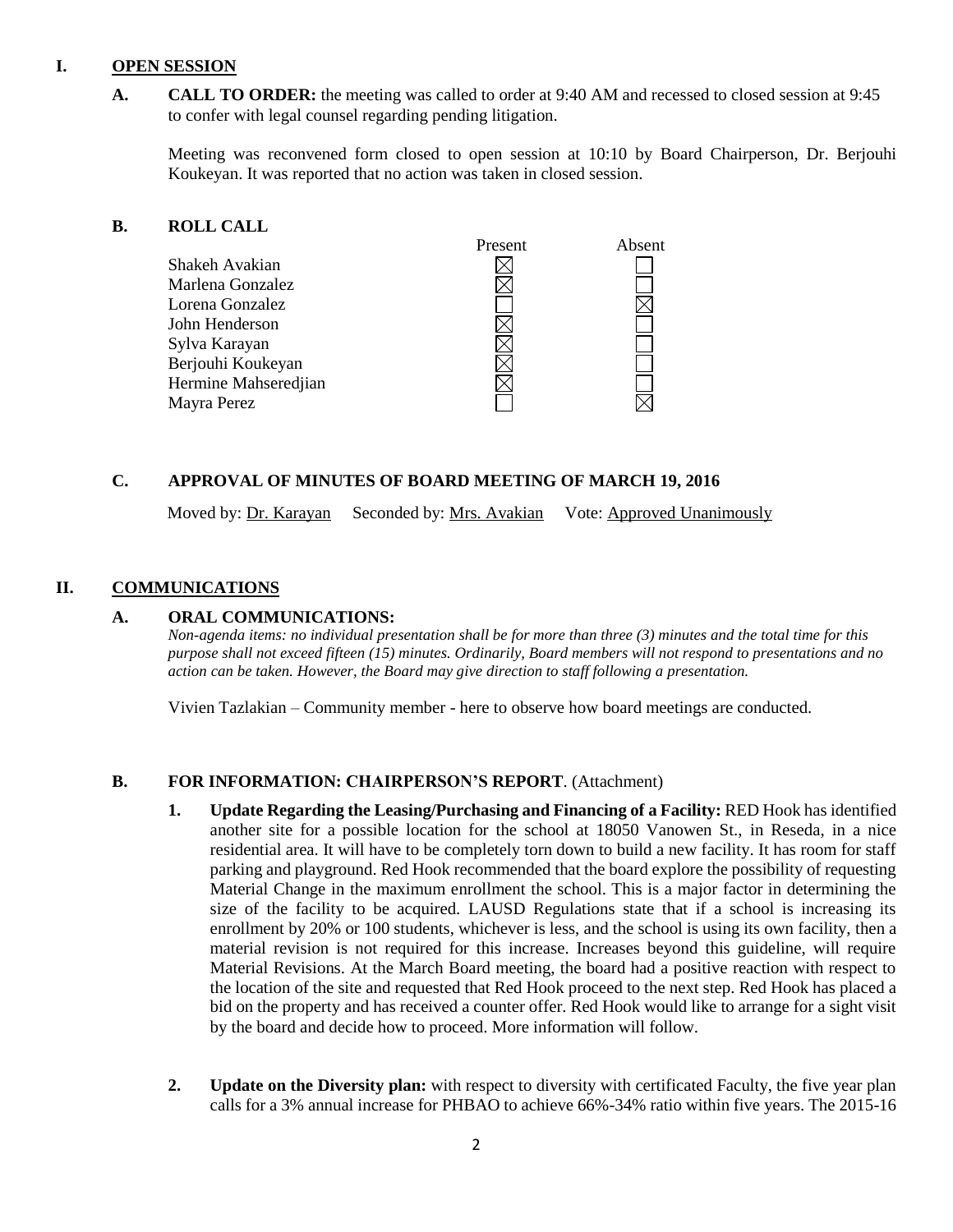ratio in this category is 87.5% White/Other and 12.5% PHBAO. With respect to the student population, ACS will increase its PHBAO students by 4% annually to achieve the goal of increasing from 10% to 30% and decreasing the Other White students from 90% to 70% over the next five years. The 2015-16 ratio is 88.52% White/Other and 11.47% PHBAO. The Diversity Committee has been meeting on a regular basis addressing outreach efforts for the recruitment of students and faculty. The Diversity Committee will give a full report.

LAUSD is requiring that ACS conduct year one evaluation of the Diversity plan and submit a report by October 2016. Mr. Villela, the Co-Chairperson of the Diversity Committee, gave a report on the committee's meeting (See Diversity Committee minutes)

**3. Update on LAUSD Annual Review/Governing Board:** In its oral exit report, LAUSD is recommending that the Board take action on the following items: 1) Immediate training on the Brown Act for the newly appointed board members Lorena Gonzales and Marlena Gonzales; 2) Filling the existing vacancy; and 3) Revise the Board organization chart to include the Director's position.

#### **C. FOR INFORMATION: PRINCIPAL'S REPORT.** (Attachment)

*This is a presentation of information that has occurred since the previous Board meeting. (Per attached report)*

#### **1. Update on Calendar of Events**

- April 4 thru May 27, 2016 CAASSP Summative Assessments window
- April 6  $& 7$  Math/Literacy Fair
- April 18, 2016 Enrichment Session 2 begins
- April 22, 2016 Parent Involvement Committee Meeting
- April 27, 2016 Awards Assembly

#### **2. Update on School Activities**

• Pizza Sale April  $7 & 8 - $350.00$ 

#### **Summative Assessments Update:**

The school has completed testing for two of our  $5<sup>th</sup>$  grade classrooms. On the week off  $4/18$ , one fourth grade classroom and our last fifth grade classroom will begin testing.

#### **April 4 thru May 27**

| <b>ELA</b> | Grades  | CAT(Computer<br>Adaptive Test)         | PT<br>(Performance)<br>Task) | Total<br>hrs: | Classroom<br>Activity | Total<br>Hrs. |
|------------|---------|----------------------------------------|------------------------------|---------------|-----------------------|---------------|
|            | $3-5$   | $1.5$ hrs.                             | $2$ hrs.                     | 3.5           | :30                   | 4.00          |
| Math       | Grades  | CAT(Computer<br><b>Adaptive Test</b> ) | PT<br>(Performance)<br>Task) | Total<br>hrs: | Classroom<br>Activity | Total<br>Hrs. |
|            | $3 - 5$ | 1.5 hrs.                               | 1 hrs.                       | 2.5           | :30                   | 3.00          |

**Facilities Update:**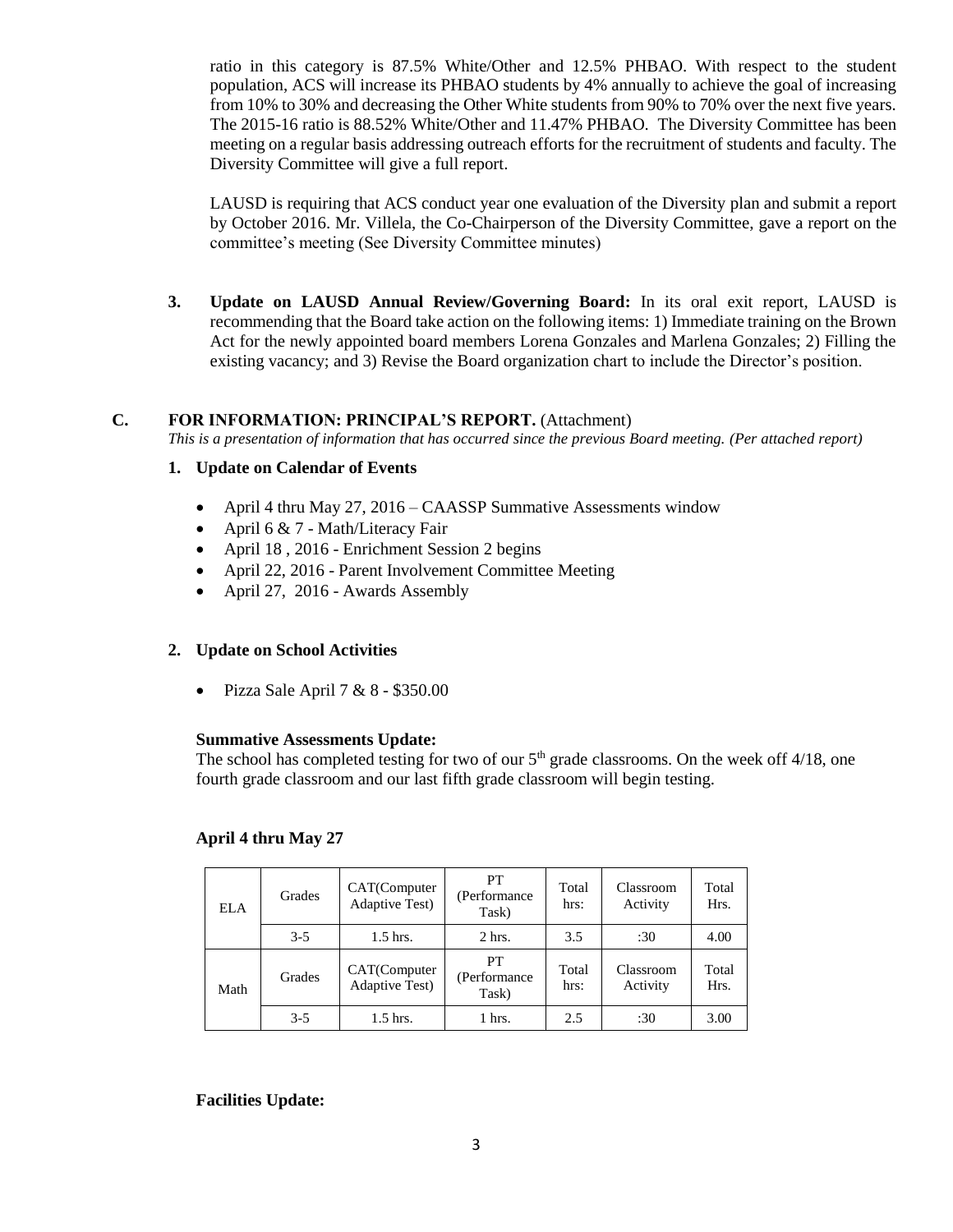Red Hook has contacted the owner in order to work on making an offer for the property. Red Hook is waiting to hear back from the owner. No additional properties have sent for review.

Red Hook has found a potential property in the city of Reseda located on 18050 Vanowen Street, Reseda, CA

- In good residential area
- Parking lot is big enough to accommodate staff parking and school yard
- Property has an entry and exit point onsite

#### **3. Audits, Reviews, & Mandated Reporting**

**2 nd Financial Interim Reports:** Under Education Code Sections 35035(g), 42130 and 42131, District staff must prepare and submit interim financial reports to the governing board at intervals throughout the fiscal year. The reports are provided to the County Superintendent of Schools, the State Controller, and the State Superintendent of Public Instruction. As part of the first and second interim financial reports, the Board certifies whether the District is able to meet its financial obligations for the remainder of the fiscal year and the next two fiscal years, using one of three certification scenarios:

- A positive certification indicates that based on current projections, the district will meet its financial obligations for the current fiscal year and two subsequent years.
- A qualified certification indicates that the district may not be able to meet its financial obligations for the current or two subsequent fiscal years.
- A negative certification indicates that the district will not be able to meet its financial obligations for the current and subsequent fiscal year.

**MiSIS-No update:** In order to comply with MCD (Modified Consent Decree) requirement of having a centralized key data in MiSIS to ensure access to student records throughout all district authorized schools, LAUSD has come up with the following key solutions:

- Development of processes know as application programming interfaces (API's), that will link MiSIS with student information systems currently being used by charter school
- Data sharing agreements between each charter school and the District will specify system compatibility requirements with the API. Informational workshops to be provided by LAUSD.
- **4. Update on LAUSD Visit:** Mr. Villela share some of the points mentioned in the oral report provided by the visiting committee. The official report will be sent to the school within 8 weeks.
- **5. Update for Sick Leave Requirement for Part-Time Classified Employees:** The school has consulted the council to ensure that the sick-leave policy complies with all state and federal laws. This policy is submitted to the Board for their approval.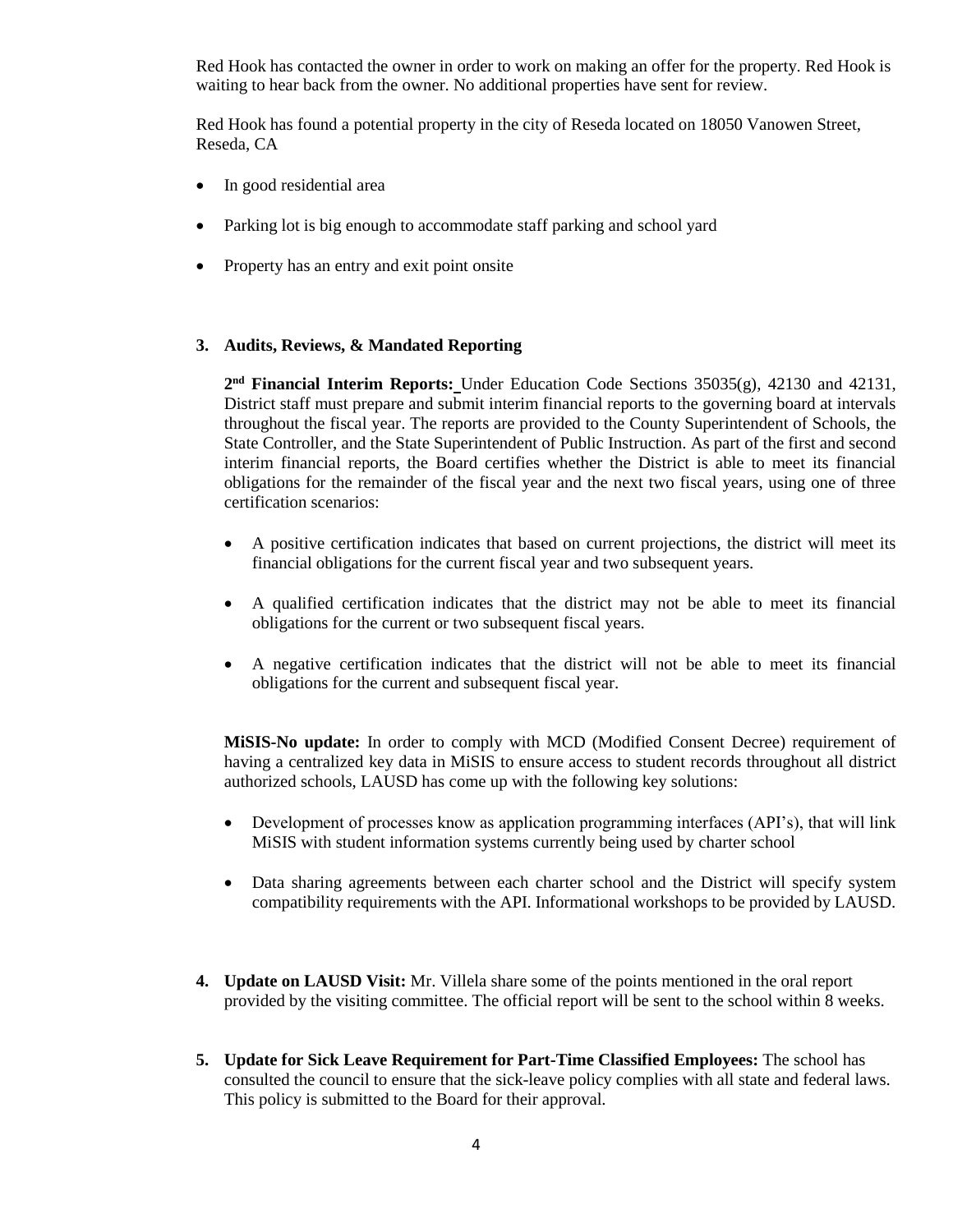#### **D. FOR INFORMATION: FINANCIAL REPORT**

*This is an update from what has transpired since the last board meeting.*

- **1. Budget to Date Update from Edtec:** Kelsey Wrobel presented the March 2016 Financial Update with the following items.
	- 2015-16 Forecast Update
	- Financial Summary
	- Cash Flow Forecast
	- Balance Sheet Summary
	- Exhibits
	- March Check Register
	- Budget vs. Actual Detail

A one-time transaction for the amount of \$300,000.00 will occur and the funds will be transferred from checking to the savings account once Mrs. Dietz contacts Mr. Henderson to set up the transaction.

#### **III. CONSENT AGENDA ITEMS**

*All matters listed under the consent agenda are considered by the Board to be routine and will be approved/enacted by the Board in one motion in the form listed below. Unless specifically requested by a Board member for further discussion or removed from the agenda, there will be no discussion of these items prior to the Board votes on them. The Principal recommends approval of all consent agenda items.*

NONE

#### **IV. ACTION ITEMS**

#### A. **Approval is Requested for 2<sup>nd</sup> Interim Financial Report 15-16 Fiscal Year**

#### **Recommend approval**

 Motion by: Mr. Henderson Seconded by: Shake Vote: Approved Unanimously

#### **B. Approval is Requested for 990 Non-Profit Tax Return Form**

#### **Recommend approval**

 Motion by: Mr. Henderson Seconded by: Dr. Karayan Vote: Approved Unanimously

#### **C. Approval is Requested for Charter LIFE Renewal**

#### **Recommend approval**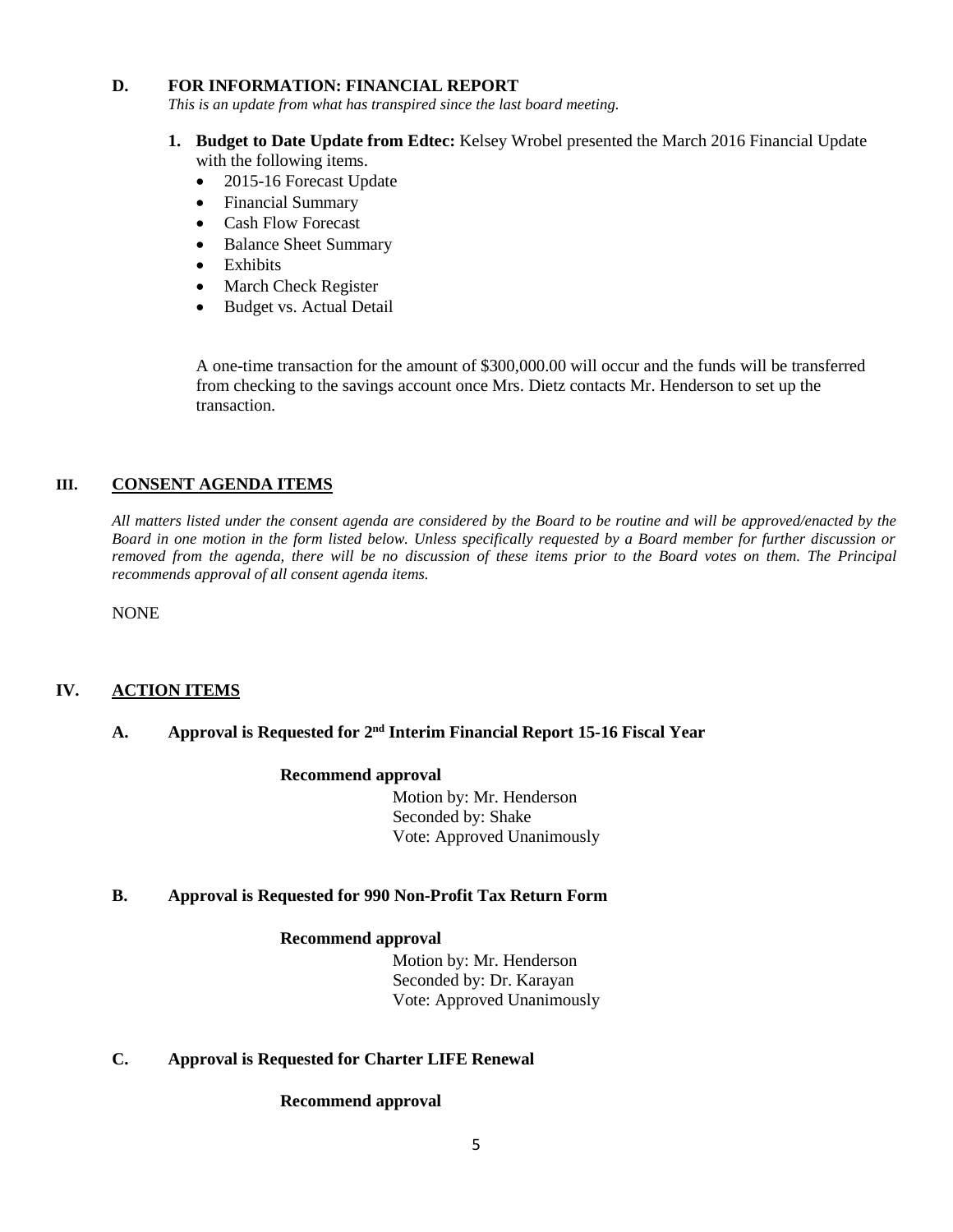Motion by: Mr. Henderson Seconded by: Dr. Karayan Vote: Approved Unanimously

The Board asked the principal to check last year's minutes to determine if the board took action regarding having employees pay the difference between Kaiser and Blue Cross. The board will reconsider this agenda item at the he May meeting.

#### **D. Approval is Requested for Revisions on Employee Harassment Policy**

#### **Recommend approval**

 Motion by: Mrs. Avakian Seconded by: Dr. Karayan Vote: Approved Unanimously

#### **V. INFORMATION ITEMS**/**POSSIBLE ACTION:**

- **A. Options for Special Education 2016-2017:** Committee will meet on May 21 at 8:30 am
- **B. Update on AB 375 Pregnancy Law:** In October 2015 AB375 was passed regarding maternity and paternity leaves. The law contends that once the employee has used all accumulated sick days, he/she should receive the differential pay between his/her pay and that of the substitute hired to cover for the teacher on leave for up to 5 months. At this time, the information that the school has received indicates that this provision does not apply to charter schools. However, the school will continue researching this issue and get a definitive legal advice and report back to the board in subsequent meetings.
- **C. Update on Diversity Committee Meeting:** See Principal's Report
- **D. Prospective Financial Meeting for Budget Development 16-17:** Board Finance Committee will meet after GB meeting
- **E. Association Update:** Prof. Mahseredjian stated that the Association is considering to plan a celebratory lunch for the WASC accreditation. More information will follow.

#### **VI. CLOSED SESSION**

*Adjourned to 2 nd Closed Session at 11: 10 AM to consider and/or take action upon any of the following items:*

#### **Public Employee Employment (G.C. 54957)**

Title:

- **Certificated Update**
- **Classified Update**

#### **Conference with Legal Counsel: Anticipated Litigation**

Possible litigation pursuant to (2) or (3) of subdivision (d) of section 5495956.9: two cases